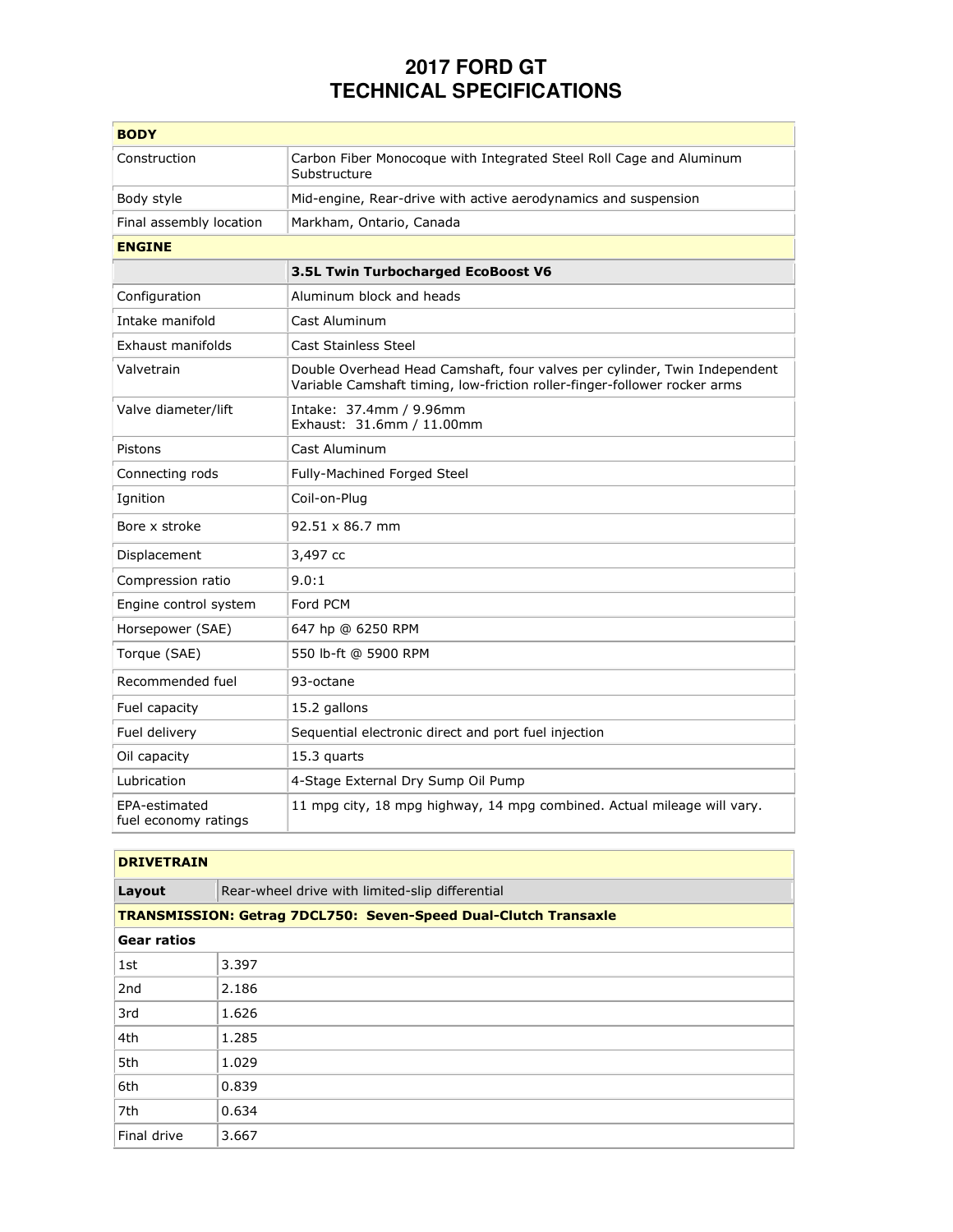## **2017 FORD GT TECHNICAL SPECIFICATIONS**

| <b>SUSPENSION</b>               |                                                                                                                                                                                                                              |  |
|---------------------------------|------------------------------------------------------------------------------------------------------------------------------------------------------------------------------------------------------------------------------|--|
| Front                           | Unequal length upper and lower control arms, pushrod/rocker-activated torsion bar/coil<br>spring and electronically-adjustable DSSV® dampers; two-position ride height/spring rate<br>system with additional front lift mode |  |
| Rear                            | Unequal length upper and lower control arms, pushrod/rocker-activated torsion bar/coil<br>spring and electronically-adjustable DSSV® dampers; two-position ride height/spring rate<br>system                                 |  |
| <b>STEERING</b>                 |                                                                                                                                                                                                                              |  |
| <b>Type</b>                     | Hydraulic Power-Assisted Rack-and-Pinion                                                                                                                                                                                     |  |
| Ratio                           | 14.8:1                                                                                                                                                                                                                       |  |
| Turning circle,<br>curb-to-curb | $40.0$ ft                                                                                                                                                                                                                    |  |
| <b>BRAKES</b>                   |                                                                                                                                                                                                                              |  |
| Type                            | Four-wheel power carbon ceramic matrix disc brakes with four-sensor, four-channel<br>antilock braking system and AdvanceTrac® electronic stability control                                                                   |  |
| Front                           | 394 x 36-mm, floating-type vented and cross-drilled discs, Brembo six-piston fixed<br>aluminum calipers                                                                                                                      |  |
| Rear                            | 360 x 32-mm vented discs and cross-drilled discs, Brembo four-piston fixed aluminum<br>calipers, electronically actuated Brembo spot caliper parking brake                                                                   |  |
| <b>WHEELS AND TIRES</b>         |                                                                                                                                                                                                                              |  |
| Standard (F)                    | 20 x 8.5 in. forged alloy wheels with 245/35R20 Michelin Pilot Sport Cup 2 tires.                                                                                                                                            |  |
| Standard (R)                    | 20 x 11.5 in. forged alloy wheels with 325/30R20 Michelin Pilot Sport Cup 2 tires.                                                                                                                                           |  |
| Optional (F)                    | 20 x 8.5 in. carbon fiber wheels with 245/35R20 Michelin Pilot Sport Cup 2 tires.                                                                                                                                            |  |
| Optional (R)                    | 20 x 11.5 in. carbon fiber wheels with 325/30R20 Michelin Pilot Sport Cup 2 tires.                                                                                                                                           |  |

| <b>DIMENSIONS (inches unless otherwise noted)</b> |                                                               |  |
|---------------------------------------------------|---------------------------------------------------------------|--|
| <b>EXTERIOR</b>                                   |                                                               |  |
| Wheelbase                                         | 106.7                                                         |  |
| Overall length                                    | 187.5                                                         |  |
| Overall width                                     | 78.9 (body) / 88.1 (mirrors extended) / 83.2 (mirrors folded) |  |
| Overall height                                    | 43.7 (normal ride height); 41.7 (low ride height)             |  |
| Track, front, rear                                | 66.7, 65.4                                                    |  |
| <b>Ground Clearance</b>                           | 4.7 (normal ride height) 2.75 (low ride height)               |  |
| Approach Angle                                    | $9.5^{\circ}$ (normal) $13.0^{\circ}$ (front lift)            |  |
| Drag Coefficient                                  | 0.35 (V-Max Mode)                                             |  |
| <b>Frontal Area</b>                               | 19.15 $ft^2$                                                  |  |
| CdA                                               | $6.70$ ft <sup>2</sup>                                        |  |
| <b>INTERIOR</b>                                   |                                                               |  |
| Seating capacity                                  | 2                                                             |  |
| Front headroom                                    | 35.7                                                          |  |
| Front legroom, maximum                            | 43.0                                                          |  |
| Front shoulder room                               | 48.7                                                          |  |
| Front hip room                                    | 45.1                                                          |  |
| <b>DRY WEIGHT</b>                                 |                                                               |  |
| Coupe                                             | 3054 pounds                                                   |  |